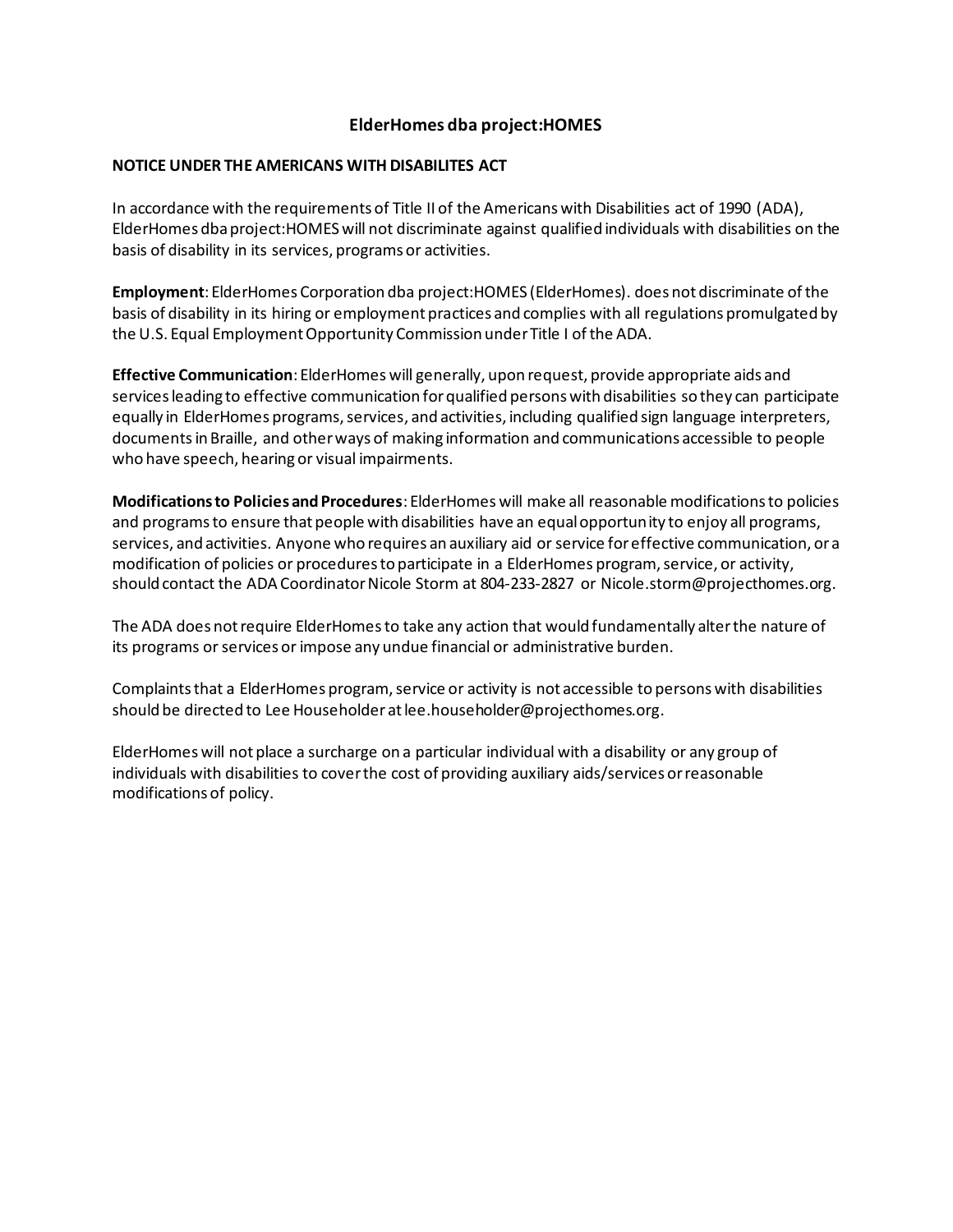# **ElderHomes dba project:HOMES**

### **AMERICANS WITH DISABILITES ACT: Grievance Procedure**

This Grievance Procedure is established to meet the requirements of the Americans with Disabilities Act of 1990 (ADA). It may be used by anyone who wishes to file a complaint alleging discrimination on the basis of disability in the provision of services, activities, programs, or benefits by the ElderHomes Corporation dba project:HOMES (ElderHomes). The ElderHomes Personnel Policy governs employmentrelated complaints of disability discrimination.

The Complaint should be in writing and contain information about the alleged discrimination such as name, address, phone number of complainant, and location, date, and description of the alleged discrimination. Alternative means of filing complaints, such as personal interviews or tape recording of the complaint, will be made available for persons with disabilities upon request.

The complaint should be submitted by the complainant and/or his/her designee as soon as possible but no later than 60 calendar days after the alleged violation to:

> Nicole Storm Director of Fund Development ElderHomes Corporation dba project:HOMES 88 Carnation Street Richmond, VA 23225

Within 15 calendar days after receipt of the complaint, Ms. Storm or her designee will meet with the complainant to discuss the complaint and the possible resolution. Within 15 calendar days of the meeting, Ms. Storm or her designee will respond in writing, and where appropriate, in a format accessible to the complainant, such as large print, Braille or audio tape. The response will explain ElderHomes' position and offer options for substantive resolution of the complaint.

If ElderHomes' response does not satisfactorily resolve the issue, the complainant and/or his/her designee may appeal the decision within 15 calendar days after receipt of the response to the Chiel Executive Officer or his designee. Within 15 calendar days afterreceipt of the appeal, the Chief Executive Officer or his designee will meet with the complainant to discuss the complaint and possible resolutions. Within 15 calendar days after the meeting, the Chief Executive Officer or his designee will respond in writing, and where appropriate, in a format accessible to the complainant with a final resolution of the complaint.

All written complaints received by Ms. Storm or her designee, appeals to the Chief Executive Officer or his designee, and responses from these two offices will be retained by ElderHomes for at least three years.